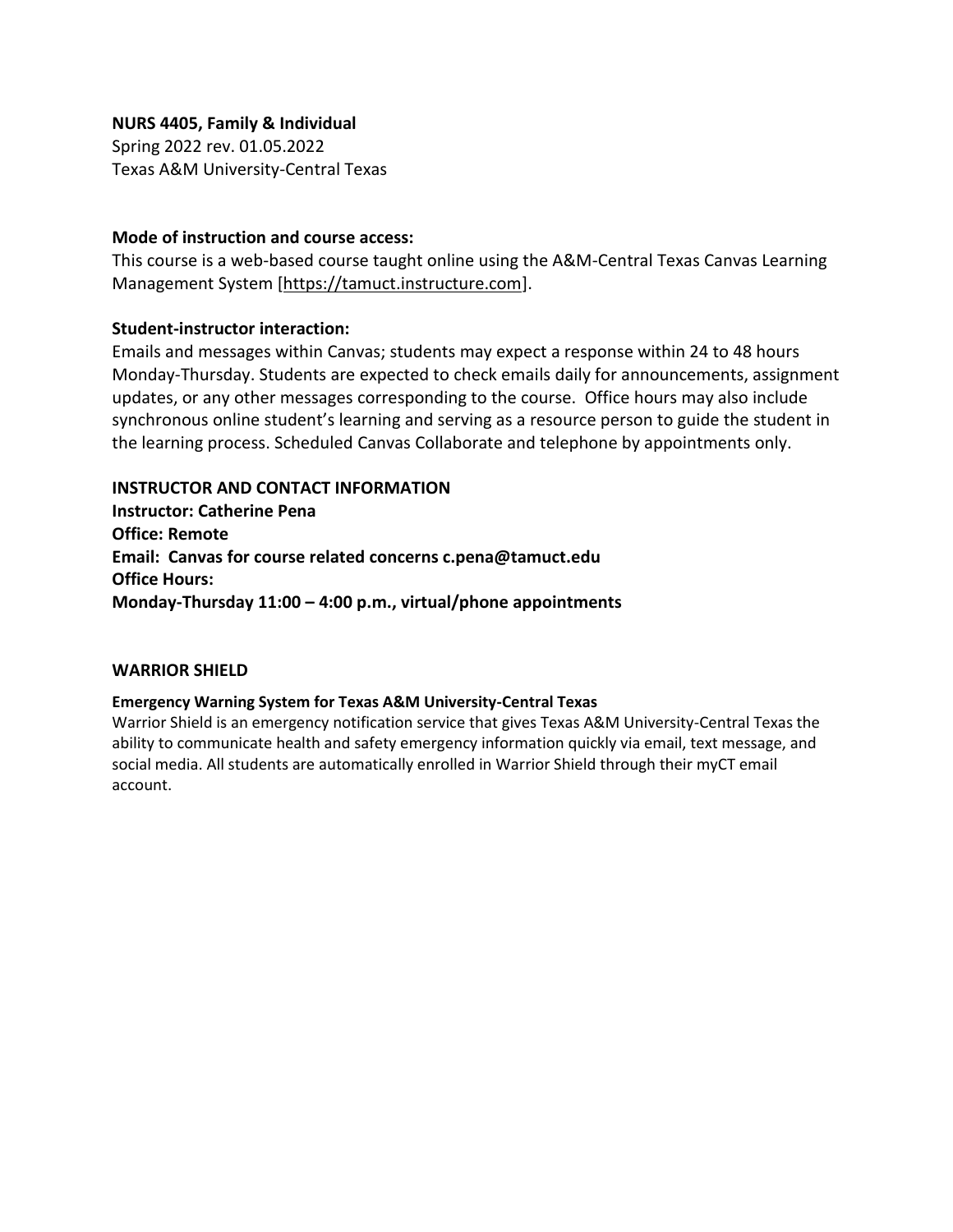Connect to Warrior Shield b[y 911Cellular](https://www.tamuct.edu/police/911cellular.html) [<https://www.tamuct.edu/police/911cellular.html>] to change where you receive your alerts or to opt out. By staying enrolled in Warrior Shield, university officials can quickly

# **COURSE INFORMATION**

This course emphasizes the importance of the professional nurse's engagement in ethical and evidence-based practice. Students examine nursing case management concepts as they apply critical thinking skills to integrate the concepts of pathophysiology, pharmacology, psychosocial behavior, and cultural competence to coordinate quality and safe care in a variety of settings. Students experience the nurse educator role as they employ teaching and learning principles and nursing informatics to initiate interventions with individuals and families that highlight health promotion activities. Practicum experiences are individualized

# **Course Objective:**

By the end of this course the student will be able to develop health teaching for an identified health need of a family unit, using the basics of case management, and patient education techniques.

# **Student Learning Outcomes:**

- Apply critical thinking skills in the analysis of the multiple physiological, psychological, and cultural variables that affect the health status of individuals across the life span and the family unit.
- Demonstrate the integration of pathophysiology, pharmacology, psychosocial behavior, and cultural competency concepts and theories in coordinating quality and safe care in a variety of settings.
- Engage in interprofessional collaboration to effectively coordinate the care of individuals and family units with complex health needs in a variety of settings.
- Apply evidence-based professional nursing practice interventions to empower individuals and families to manage and coordinate self-care.
- Integrate knowledge from the liberal arts, the sciences, and nursing to deliver comprehensive care, including health promotion and disease prevention activities to individuals and family units.
- Employ teaching and learning principles through the use of information technology to initiate interventions with individuals and families that highlight health promotion activities.
- Analyze the role of a case manager in collaborative care of individuals and families across the life span. Explore multi-professional collaboration methods to coordinate the nursing care of individuals/families effectively in a variety of settings.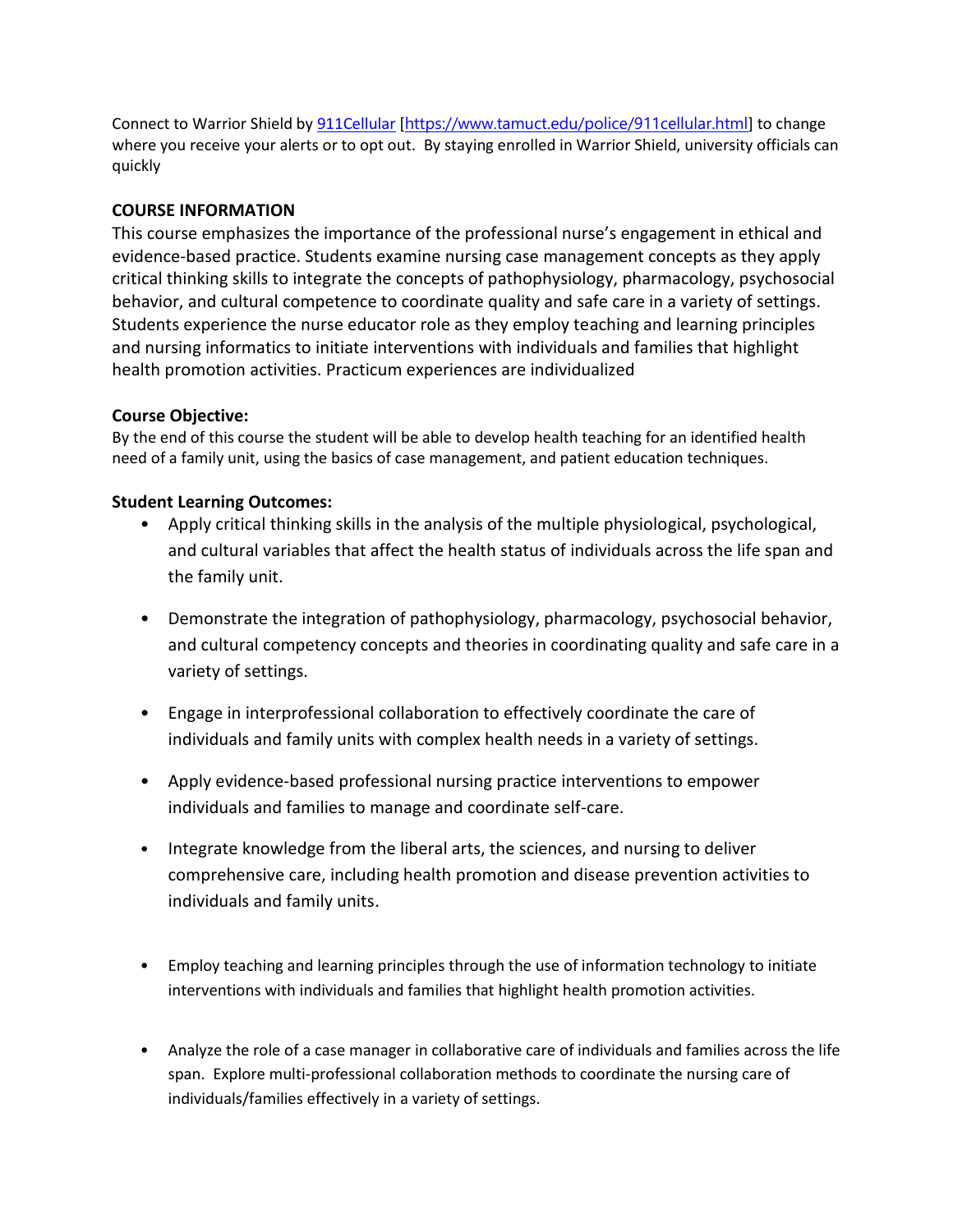### **Competency Goals Statements (certification or standards):**

- Essential VI: Interprofessional Communication and Collaboration for Improving Patient Health Outcomes.
- Essential VII: Clinical Prevention and Population Health
- Essential IX: Baccalaureate Generalist Nursing Practice.

### **Required Reading and Textbook(s):**

- American Psychological Association. (2020). *Publication of the American Psychological Association* (7th ed.). Washington D.C: American Psychological Association. ISBN-13: 978-1433832178 ISBN-10: 1433832178
- \*\* Rowe, Joanna Kaakinen, and Deborah Padgett Coehlo. (2018). *Family Health Care Nursing* Theory, Practice, and Research (6<sup>th</sup> edition)., F. A. Davis Company. ISBN-9780803661660 **\*\* e-Book supplied through course material**

#### **COURSE REQUIREMENTS**

Discussion Post, Meet & Greet (0 points/attendance requirement)

Discussion 1, Family Demographics (10 points) Apply critical thinking skills in the analysis of the multiple physiological, psychological, and cultural variables that affect the health status of individuals across the life span and the family unit.

Discussion 2, Case Managers and the Family Unit (10 points) Apply critical thinking skills in the analysis of the multiple physiological, psychological, and cultural variables that affect the health status of individuals across the life span and the family unit.

Discussion 3, Family Strengths (10 points) Apply critical thinking skills in the analysis of the multiple physiological, psychological, and cultural variables that affect the health status of individuals across the life span and the family unit.

Discussion 4, Genomics (10 points) Apply critical thinking skills in the analysis of the multiple physiological, psychological, and cultural variables that affect the health status of individuals across the life span and the family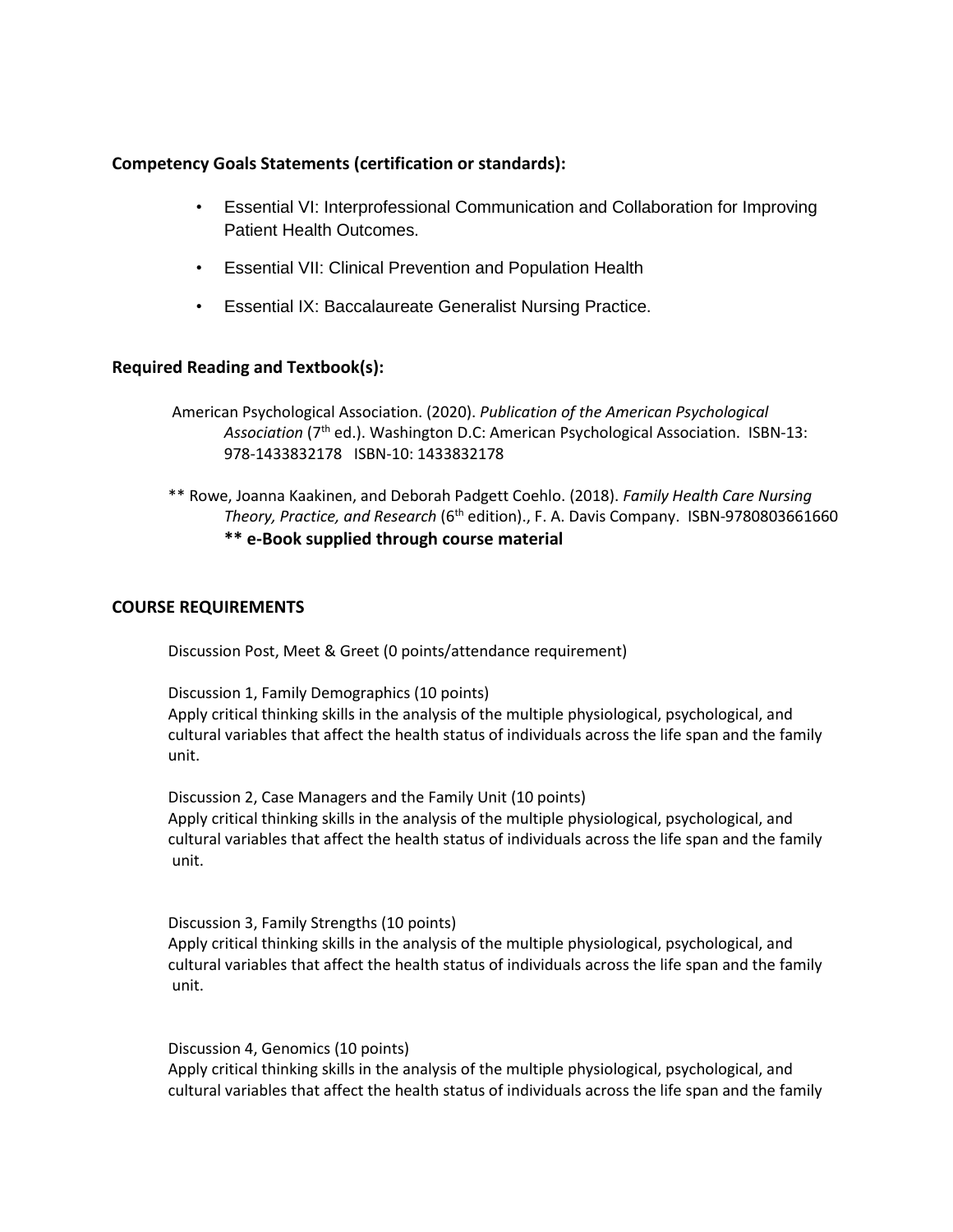Assignment: Family Health Care, Outline, Chap. , 2 & 3 (20 points) Demonstrate the integration of pathophysiology, pharmacology, psychosocial behavior, and cultural competency concepts and theories in coordinating quality and safe care in a variety of settings.

Assignment: Family Policy- Group, Chap. 4 Rowe & Coehlo (20 points) Apply critical thinking skills in the analysis of the multiple physiological, psychological, and cultural variables that affect the health status of individuals across the life span and the family unit.

Assignment: Family Assessment, pdf assessment forms, Chap. 5 (20 points) Apply critical thinking skills in the analysis of the multiple physiological, psychological, and cultural variables that affect the health status of individuals across the life span and the family unit.

Assignment: Ecomap & Genogram, Chap. 2, 5, 8 Rowe & Coehlo (20 points) Apply critical thinking skills in the analysis of the multiple physiological, psychological, and cultural variables that affect the health status of individuals across the life span and the family unit

Assignment: Health Promotion, Outline, Chap. 6 Rowe & Coehlo (20 points) Integrate knowledge from the liberal arts, the sciences, and nursing to deliver comprehensive care, including health promotion and disease prevention activities to individuals and family units.

Assignment: Special Family Considerations PPP-Group, Chapter 7, 9, 10, 16 Rowe & Coehlo (20

points)

Demonstrate the integration of pathophysiology, pharmacology, psychosocial behavior, and cultural competency concepts and theories in coordinating quality and safe care in a variety of settings. Integrate knowledge from the liberal arts, the sciences, and nursing to deliver comprehensive care, including health promotion and disease prevention activities to individuals and family units.

Assignment: Objectives for Teaching Plan, Bloom's Taxonomy (20 points) Employ teaching and learning principles through the use of information technology to initiate interventions with individuals and families that highlight health promotion activities.

Assignment: Instructional Materials, Provided Resources (20 points) Employ teaching and learning principles through the use of information technology to initiate interventions with individuals and families that highlight health promotion activities.

Assignment: Case Management Overview- Group, Provided Resources (20 points)

unit.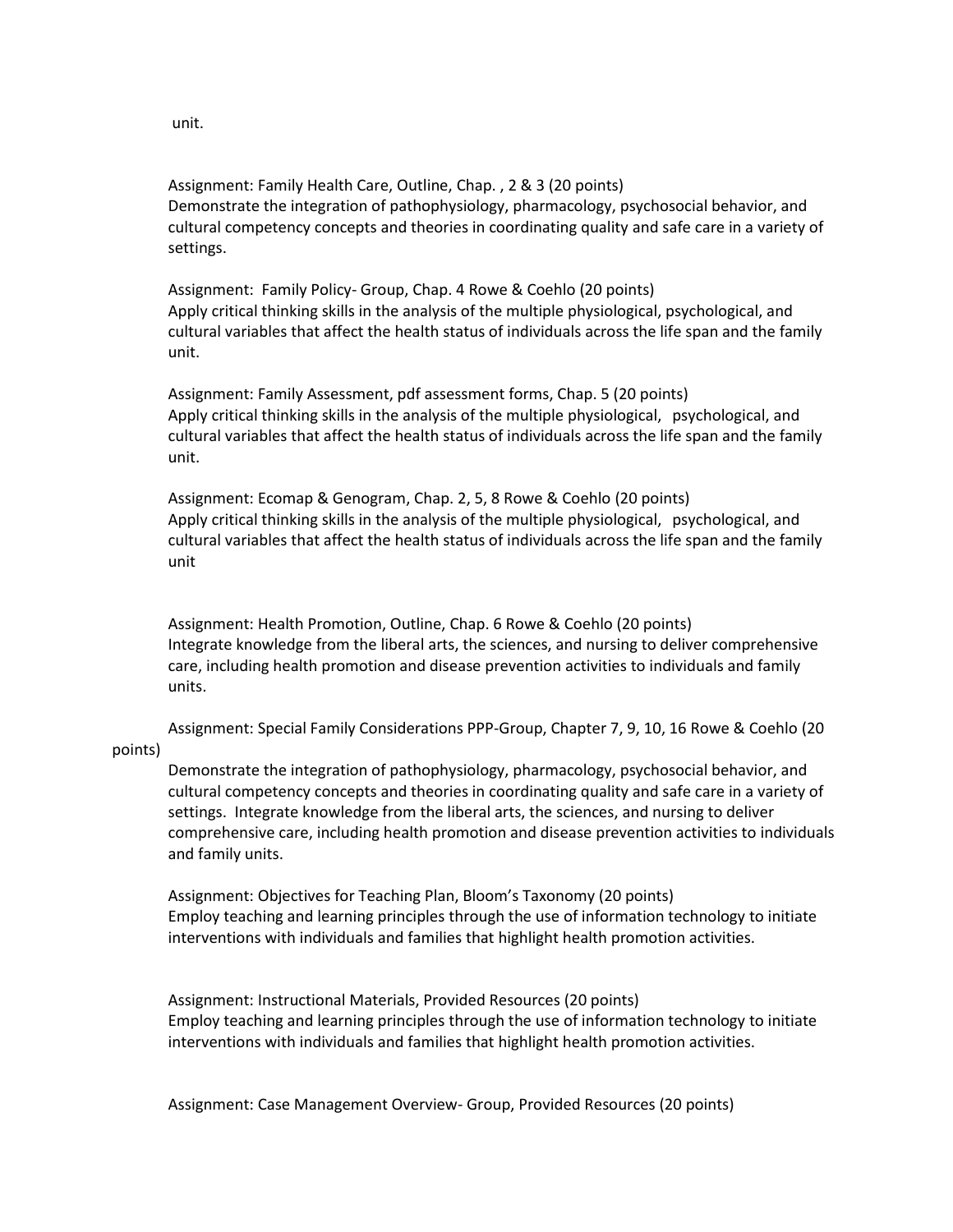Analyze the role of a case manager in collaborative care of individuals and families across the life span.

Family Consent, Complete/Incomplete *If no disclosure if submitted by deadline, assessment form will not be accepted, and late assignment guidelines will apply*

Power Point Presentation: Family Teaching Plan, (40 points) Employ teaching and learning principles through the use of information technology to initiate interventions with individuals and families that highlight health promotion activities. *\*\* NOTE: this assignment will require a recorded teaching session with family of choice. No exceptions.*

### **Grading Criteria Rubric and Conversion**

| Discussion Questions X 5   | 50 Points  | 15%  |
|----------------------------|------------|------|
| Assignments X10            | 209 Points | 55%  |
| <b>Family Presentation</b> | 40 Points  | 30%  |
| $\tau$ otal:               | 290 Points | 100% |

| Percent | $A = 90 - 100$    |
|---------|-------------------|
|         | $B = 80 - 89$     |
|         | $C = 70-79$       |
|         | $D = 60 - 69$     |
|         | $F = 59$ or below |

# **Posting of Grades**

All student grades will be posted on the Canvas Grade book. Students should monitor their grading status often and report to the instructor any discrepancies. Quiz and exam grades taken through Canvas are posted upon successful submission. Faculty graded assignments and discussion posts will be posted within 72 hours after the due date and time. Friday assignment grades will be posted within 72 hours of the following Monday. Final Family Presentation may take up to 5 days to grade.

# **COURSE OUTLINE AND CALENDAR**

# **Complete Course Calendar**

*\*\* Please note that schedule may change due to unforeseen circumstances advance notice will be given as time allows*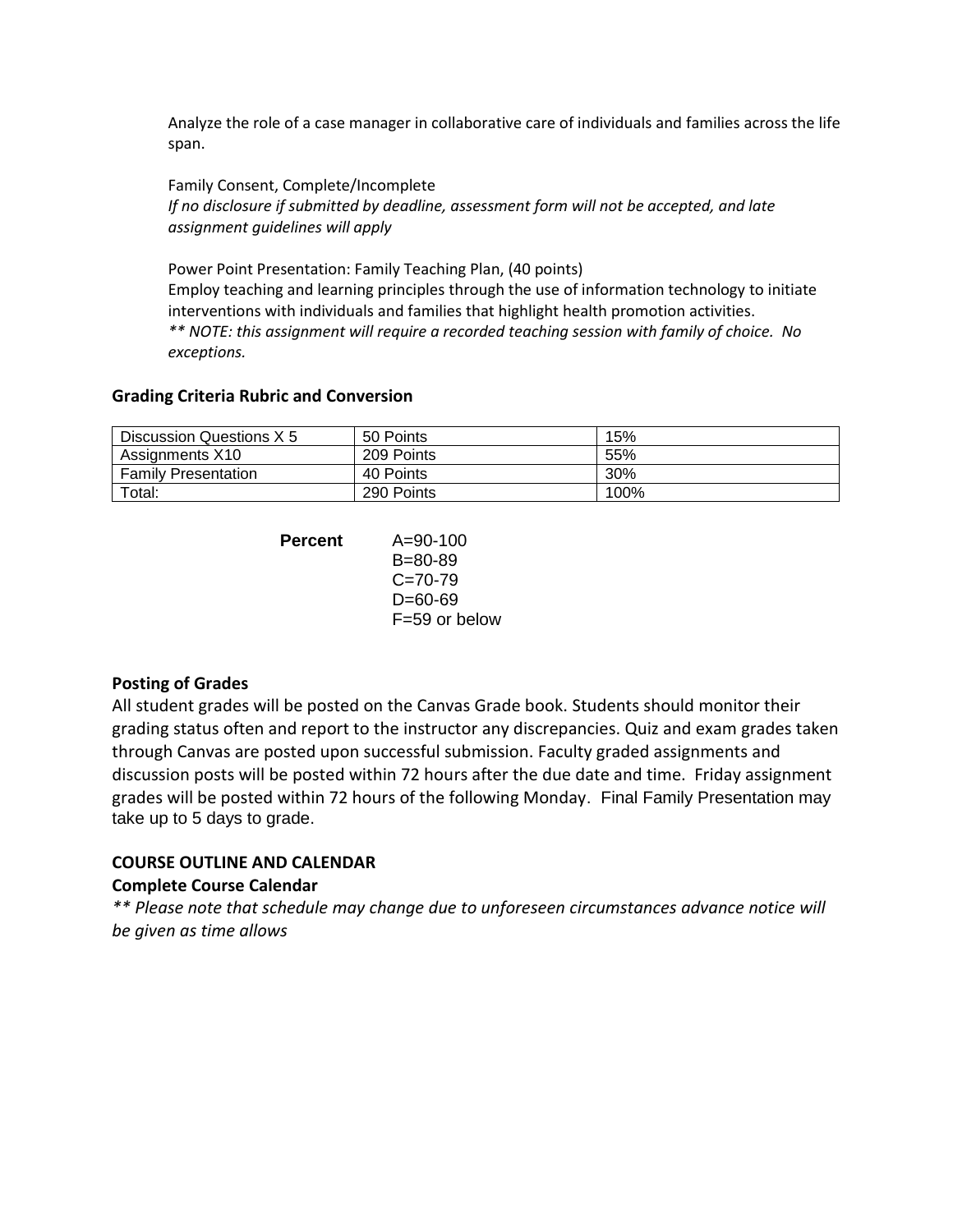| <b>Assignments</b>                                      | <b>Due</b>       |
|---------------------------------------------------------|------------------|
| <b>Meet &amp; Greet</b>                                 | 1/26             |
|                                                         |                  |
| <b>Assignment: Family Health Care</b>                   | $\overline{2/2}$ |
| <b>DQ 1: Family Dynamics</b>                            |                  |
| <b>Assignment: Family Policy</b>                        | 2/9              |
|                                                         |                  |
| DQ 2: Case Managers and the Family Unit                 | 2/16             |
|                                                         |                  |
|                                                         |                  |
| <b>Consent Form</b>                                     | 3/2              |
| <b>Assignment: Family Assessment</b>                    |                  |
| <b>Assignment: Ecomap &amp; Genogram</b>                | 3/9              |
|                                                         |                  |
| <b>Assignment: Health Promotion</b>                     | 3/16             |
|                                                         |                  |
| <b>DQ 3: Family Strengths</b>                           | 3/23             |
|                                                         | 3/30             |
| <b>DQ 4: Geonomics</b>                                  |                  |
|                                                         |                  |
| <b>Assignment: Special Family Considerations</b>        | 4/6              |
|                                                         |                  |
| <b>Assignment: Teaching Plan Objectives</b>             | 4/13             |
|                                                         |                  |
| <b>Assignment: Instructional Materials</b>              | 4/20             |
|                                                         |                  |
| <b>Family Teaching Presentation</b><br><b>Field Log</b> | 4/27             |
| <b>Case Management Overview Presentation</b>            | 5/9              |
|                                                         |                  |

# **Import University Dates:**

*https://www.tamuct.edu/registrar/academic-calendar.html*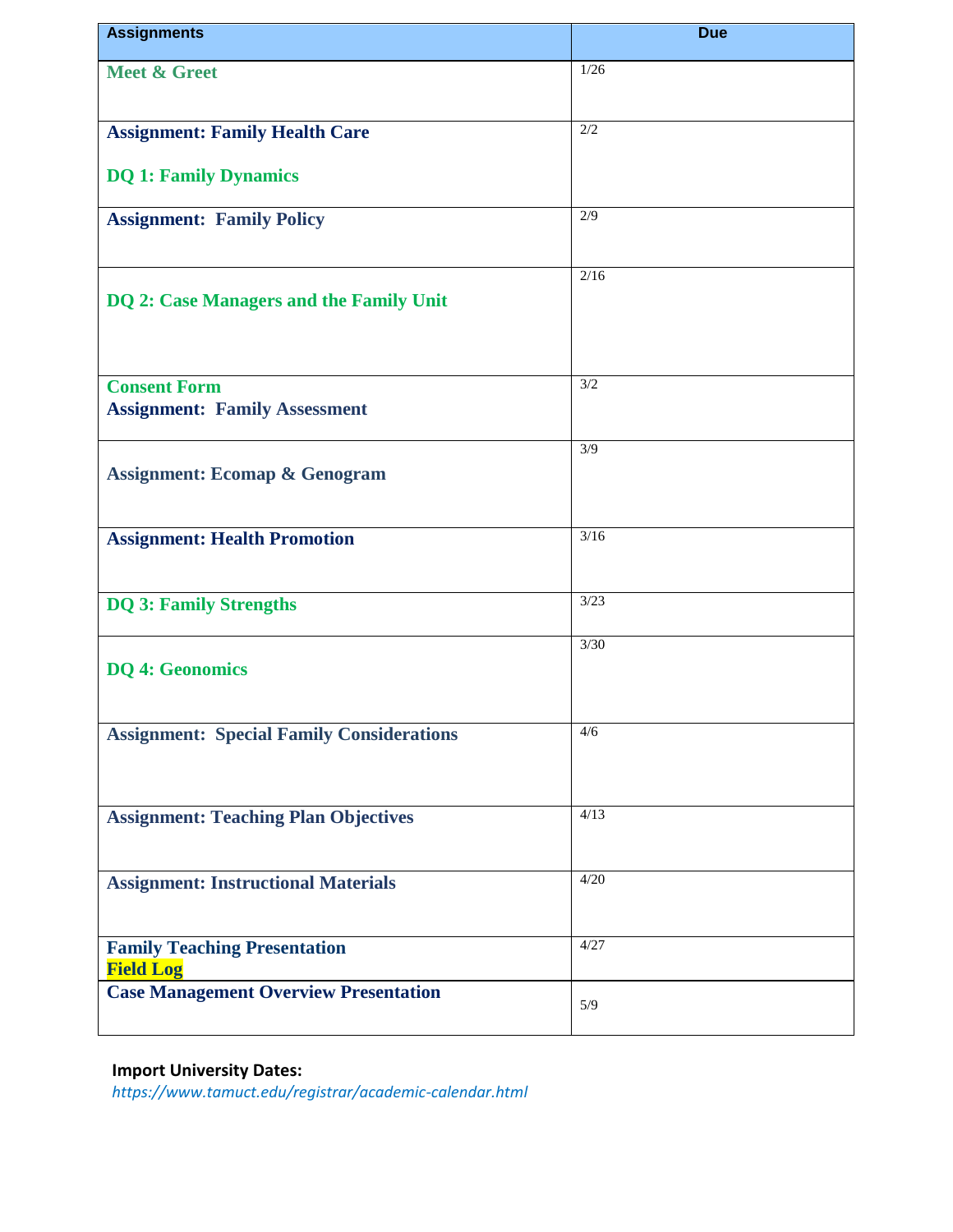# **TECHNOLOGY REQUIREMENTS AND SUPPORT**

#### **Technology Requirements**

This course will use the A&M-Central Texas Instructure Canvas learning management system. **We strongly recommend the latest versions of Chrome or Firefox browsers. Canvas no longer supports any version of Internet Explorer.**

Logon to A&M-Central Texas Canvas [https://tamuct.instructure.com/] or access Canvas through the TAMUCT Online link in myCT [https://tamuct.onecampus.com/]. You will log in through our Microsoft portal.

Username: Your MyCT email address. Password: Your MyCT password

#### **Canvas Support**

Use the Canvas Help link, located at the bottom of the left-hand menu, for issues with Canvas. You can select "Chat with Canvas Support," submit a support request through "Report a Problem," or call the Canvas support line: 1-844-757-0953.

For issues related to course content and requirements, contact your instructor.

### **Online Proctored Testing**

A&M-Central Texas uses Proctorio for online identity verification and proctored testing. This service is provided at no direct cost to students. If the course requires identity verification or proctored testing, the technology requirements are: Any computer meeting the minimum computing requirements, plus web camera, speaker, and microphone (or headset). Proctorio also requires the Chrome web browser with their custom plug in.

# **Other Technology Support**

For log-in problems, students should contact Help Desk Central

24 hours a day, 7 days a week

Email: [helpdesk@tamu.edu](mailto:helpdesk@tamu.edu) Phone: (254) 519-5466 [Web Chat:](http://hdc.tamu.edu/) [http://hdc.tamu.edu] *Please let the support technician know you are an A&M-Central Texas student.*

# **UNIVERSITY RESOURCES, PROCEDURES, AND GUIDELINES**

# **Drop Policy**

If you discover that you need to drop this class, you must complete the [Drop Request](https://dynamicforms.ngwebsolutions.com/casAuthentication.ashx?InstID=eaed95b9-f2be-45f3-a37d-46928168bc10&targetUrl=https%3A%2F%2Fdynamicforms.ngwebsolutions.com%2FSubmit%2FForm%2FStart%2F53b8369e-0502-4f36-be43-f02a4202f612) Dynamic Form through Warrior Web.

[https://dynamicforms.ngwebsolutions.com/casAuthentication.ashx?InstID=eaed95b9-f2be-45f3-a37d-

46928168bc10&targetUrl=https%3A%2F%2Fdynamicforms.ngwebsolutions.com%2FSubmit%2F Form%2FStart%2F53b8369e-0502-4f36-be43-f02a4202f612].

Faculty cannot drop students; this is always the responsibility of the student. The Registrar's Office will provide a deadline on the Academic Calendar for which the form must be completed. Once you submit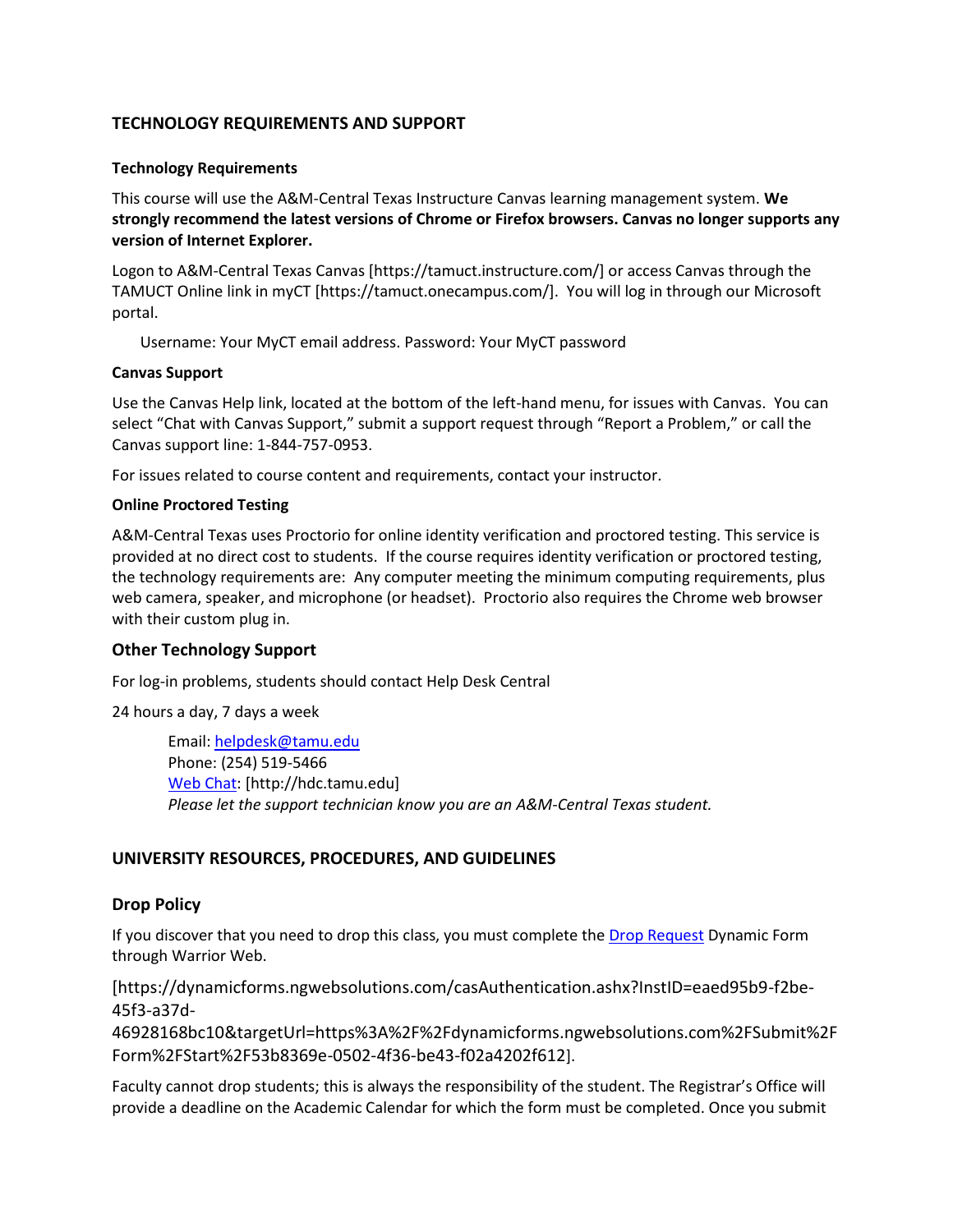the completed form to the Registrar's Office, you must go into Warrior Web and confirm that you are no longer enrolled. If you still show as enrolled, FOLLOW-UP with the Registrar's Office immediately. You are to attend class until the procedure is complete to avoid penalty for absence. Should you miss the drop deadline or fail to follow the procedure, you will receive an F in the course, which may affect your financial aid and/or VA educational benefits.

# **Academic Integrity**

Texas A&M University-Central Texas values the integrity of the academic enterprise and strives for the highest standards of academic conduct. A&M-Central Texas expects its students, faculty, and staff to support the adherence to high standards of personal and scholarly conduct to preserve the honor and integrity of the creative community. Any deviation by students from this expectation may result in a failing grade for the assignment and potentially a failing grade for the course. All academic misconduct concerns will be referred to the Office of Student Conduct. When in doubt on collaboration, citation, or any issue, please contact your instructor before taking a course of action.

For more [information](https://nam04.safelinks.protection.outlook.com/?url=https%3A%2F%2Fwww.tamuct.edu%2Fstudent-affairs%2Fstudent-conduct.html&data=04%7C01%7Clisa.bunkowski%40tamuct.edu%7Ccfb6e486f24745f53e1a08d910055cb2%7C9eed4e3000f744849ff193ad8005acec%7C0%7C0%7C637558437485252160%7CUnknown%7CTWFpbGZsb3d8eyJWIjoiMC4wLjAwMDAiLCJQIjoiV2luMzIiLCJBTiI6Ik1haWwiLCJXVCI6Mn0%3D%7C1000&sdata=yjftDEVHvLX%2FhM%2FcFU0B99krV1RgEWR%2BJ%2BhvtoR6TYk%3D&reserved=0) regarding the Student Conduct process, [https://www.tamuct.edu/student-affairs/student-conduct.html].

If you know of potential honor violations by other students, you may [submit](https://nam04.safelinks.protection.outlook.com/?url=https%3A%2F%2Fcm.maxient.com%2Freportingform.php%3FTAMUCentralTexas%26layout_id%3D0&data=04%7C01%7Clisa.bunkowski%40tamuct.edu%7Ccfb6e486f24745f53e1a08d910055cb2%7C9eed4e3000f744849ff193ad8005acec%7C0%7C0%7C637558437485262157%7CUnknown%7CTWFpbGZsb3d8eyJWIjoiMC4wLjAwMDAiLCJQIjoiV2luMzIiLCJBTiI6Ik1haWwiLCJXVCI6Mn0%3D%7C1000&sdata=CXGkOa6uPDPX1IMZ87z3aZDq2n91xfHKu4MMS43Ejjk%3D&reserved=0) a report, [https://cm.maxient.com/reportingform.php?TAMUCentralTexas&layout\_id=0].

# **Academic Accommodations**

At Texas A&M University-Central Texas, we value an inclusive learning environment where every student has an equal chance to succeed and has the right to a barrier-free education. The Office of Access and Inclusion is responsible for ensuring that students with a disability receive equal access to the university's programs, services and activities. If you believe you have a disability requiring reasonable accommodations, please contact the Office of Access and Inclusion, WH-212; or call (254) 501-5836. Any information you provide is private and confidential and will be treated as such.

For more information, please visit ou[r Access & Inclusion](https://tamuct.instructure.com/courses/717) Canvas page (log-in required) [https://tamuct.instructure.com/courses/717]

# **Important information for Pregnant and/or Parenting Students**

Texas A&M University-Central Texas supports students who are pregnant and/or parenting. In accordance with requirements of Title IX and related guidance from US Department of Education's Office of Civil Rights, the Dean of Student Affairs' Office can assist students who are pregnant and/or parenting in seeking accommodations related to pregnancy and/or parenting. Students should seek out assistance as early in the pregnancy as possible. For more information, please visi[t Student Affairs](https://www.tamuct.edu/student-affairs/pregnant-and-parenting-students.html) [https://www.tamuct.edu/student-affairs/pregnant-and-parenting-students.html]. Students may also contact the institution's Title IX Coordinator. If you would like to read more about thes[e requirements](http://www2.ed.gov/about/offices/list/ocr/docs/pregnancy.pdf)  [and guidelines](http://www2.ed.gov/about/offices/list/ocr/docs/pregnancy.pdf) online, please visit the website [http://www2.ed.gov/about/offices/list/ocr/docs/pregnancy.pdf].

Title IX of the Education Amendments Act of 1972 prohibits discrimination on the basis of sex and gender–including pregnancy, parenting, and all related conditions. A&M-Central Texas is able to provide flexible and individualized reasonable accommodation to pregnant and parenting students. All pregnant and parenting students should contact the Associate Dean in the Division of Student Affairs at (254) 501- 5909 to seek out assistance. Students may also contact the University's Title IX Coordinator.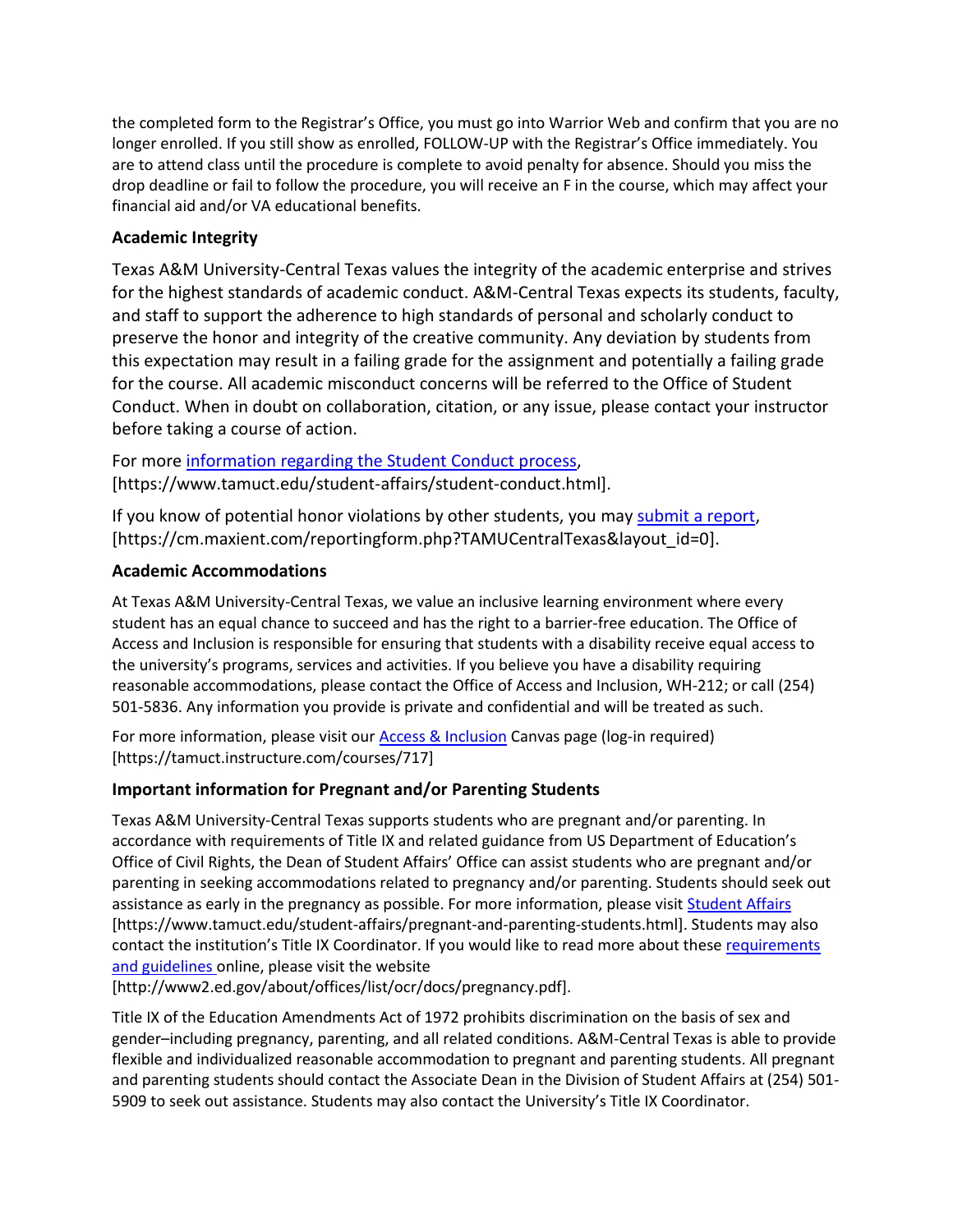# **Tutoring**

Tutoring is available to all A&M-Central Texas students, on a remote online basis. Visit the Academic Support Community in Canvas to view schedules and contact information. Subjects tutored on campus include Accounting, Advanced Math, Biology, Finance, Statistics, Mathematics, and Study Skills. Student success coaching is available online upon request.

If you have a question regarding tutor schedules, need to schedule a tutoring session, are interested in becoming a tutor, success coaching, or have any other question, contact Academic Support Programs at (254) 501-5836, visit the Office of Student Success at 212F Warrior Hall, or by emailing studentsuccess@tamuct.edu.

Chat live with a tutor 24/7 for almost any subject from on your computer! Tutor.com is an online tutoring platform that enables A&M-Central Texas students to log in and receive online tutoring support at no additional cost. This tool provides tutoring in over 40 subject areas except writing support. Access Tutor.com through Canvas.

### **University Writing Center**

University Writing Center: Located in Warrior Hall 416, the University Writing Center (UWC) at Texas A&M University–Central Texas (A&M–Central Texas) is a free service open to all A&M–Central Texas students. For the Fall 2021 semester, the hours of operation are from 10:00 a.m.-5:00 p.m. Monday thru Thursday in Warrior Hall 416 (with online tutoring available every hour as well) with satellite hours available online only Monday thru Thursday from 6:00-9:00 p.m. and Saturday 12:00-3:00 p.m.

Tutors are prepared to help writers of all levels and abilities at any stage of the writing process. While tutors will not write, edit, or grade papers, they will assist students in developing more effective composing practices. By providing a practice audience for students' ideas and writing, our tutors highlight the ways in which they read and interpret students' texts, offering guidance and support throughout the various stages of the writing process. In addition, students may work independently in the UWC by checking out a laptop that runs the Microsoft Office suite and connects to WIFI, or by consulting our resources on writing, including all of the relevant style guides. Whether you need help brainstorming ideas, organizing an essay, proofreading, understanding proper citation practices, or just want a quiet place to work, the UWC is here to help!

Students may arrange a one-to-one session with a trained and experienced writing tutor by making an appointment via WCOnline at https://tamuct.mywconline.com/. In addition, you can email Dr. Bruce Bowles Jr. at bruce.bowles@tamuct.edu if you have any questions about the UWC, need any assistance with scheduling, or would like to schedule a recurring appointment with your favorite tutor by making an appointment via WCOnline at https://tamuct.mywconline.com/. In addition, you can email Dr. Bruce Bowles Jr. at bruce.bowles@tamuct.edu if you have any questions about the UWC, need any assistance with scheduling, or would like to schedule a recurring appointment with your favorite tutor.

# **University Library**

The University Library provides many services in support of research across campus and at a distance. We offer over 200 electronic databases containing approximately 400,000 eBooks and 82,000 journals, in addition to the 96,000 items in our print collection, which can be mailed to students who live more than 50 miles from campus. Research guides for each subject taught at A&M-Central Texas are available through our website to help students navigate these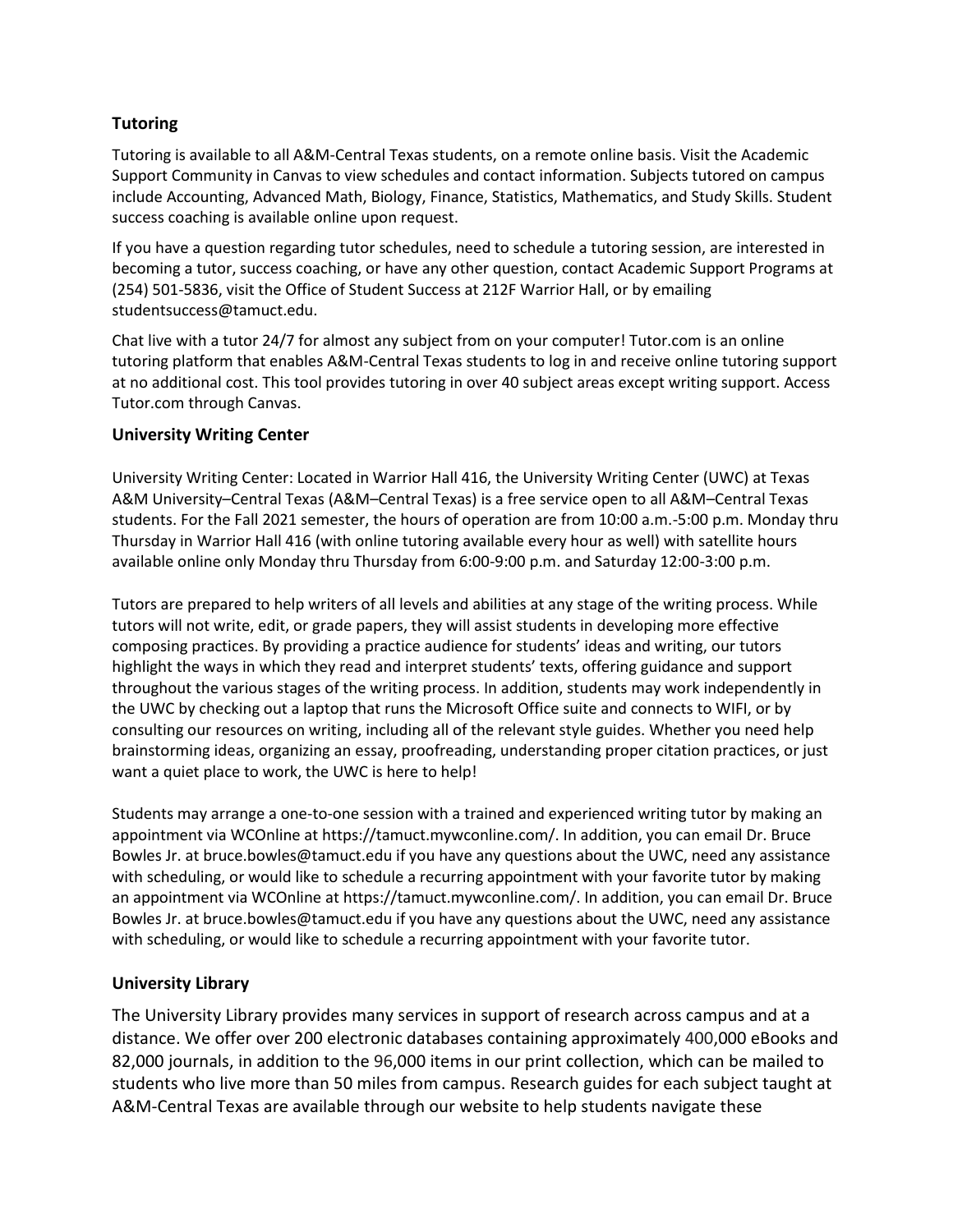resources. On campus, the library offers technology including cameras, laptops, microphones, webcams, and digital sound recorders.

Research assistance from a librarian is also available 24 hours a day through our online chat service, and at the reference desk when the library is open. Research sessions can be scheduled for more comprehensive assistance, and may take place virtually through WebEx, Microsoft Teams or in-person at the library. Assistance may cover many topics, including how to find articles in peer-reviewed journals, how to cite resources, and how to piece together research for written assignments.

Our 27,000-square-foot facility on the A&M-Central Texas main campus includes student lounges, private study rooms, group work spaces, computer labs, family areas suitable for all ages, and many other features. Services such as interlibrary loan, TexShare, binding, and laminating are available. The library frequently offers workshops, tours, readings, and other events. For more information, please visit our Library [website](https://nam04.safelinks.protection.outlook.com/?url=https%3A%2F%2Ftamuct.libguides.com%2Findex&data=04%7C01%7Clisa.bunkowski%40tamuct.edu%7C7d8489e8839a4915335f08d916f067f2%7C9eed4e3000f744849ff193ad8005acec%7C0%7C0%7C637566044056484222%7CUnknown%7CTWFpbGZsb3d8eyJWIjoiMC4wLjAwMDAiLCJQIjoiV2luMzIiLCJBTiI6Ik1haWwiLCJXVCI6Mn0%3D%7C1000&sdata=2R755V6rcIyedGrd4Os5rkgn1PvhHKU3kUV1vBKiHFo%3D&reserved=0)

[http://tamuct.libguides.com/index].

# **OPTIONAL POLICY STATEMENTS**

### **A Note about Sexual Violence at A&M-Central Texas**

Sexual violence is a serious safety, social justice, and public health issue. The university offers support for anyone struggling with these issues. University faculty are mandated reporters, so if someone discloses that they were sexually assaulted (or a victim of Domestic/Dating Violence or Stalking) while a student at TAMUCT, faculty members are required to inform the Title IX Office. If you want to discuss any of these issues confidentially, you can do so through Student Wellness and Counseling (254-501- 5955) located on the second floor of Warrior Hall (207L).

Sexual violence can occur on our campus because predators often feel emboldened, and victims often feel silenced or shamed. It is incumbent on ALL of us to find ways to actively create environments that tell predators we don't agree with their behaviors and tell survivors we will support them. Your actions matter. Don't be a bystander; be an agent of change. For additional information on campus policy and resources visit the [Title IX webpage](https://www.tamuct.edu/compliance/titleix.html) [\[https://www.tamuct.edu/compliance/titleix.html\]](https://www.tamuct.edu/compliance/titleix.html).

#### **Behavioral Intervention**

Texas A&M University-Central Texas cares about the safety, health, and well-being of its students, faculty, staff, and community. If you are aware of individuals for whom you have a concern, please make a referral to the Behavioral Intervention Team. Referring your concern shows you care. You can complete the [referral](https://cm.maxient.com/reportingform.php?TAMUCentralTexas&layout_id=2) online

[https://cm.maxient.com/reportingform.php?TAMUCentralTexas&layout\_id=2].

Anonymous referrals are accepted. Please see th[e Behavioral Intervention Team](https://www.tamuct.edu/bit) website for more information [https://www.tamuct.edu/bit]. If a person's behavior poses an imminent threat to you or another, contact 911 or A&M-Central Texas University Police at 254-501-5800.

**COVID**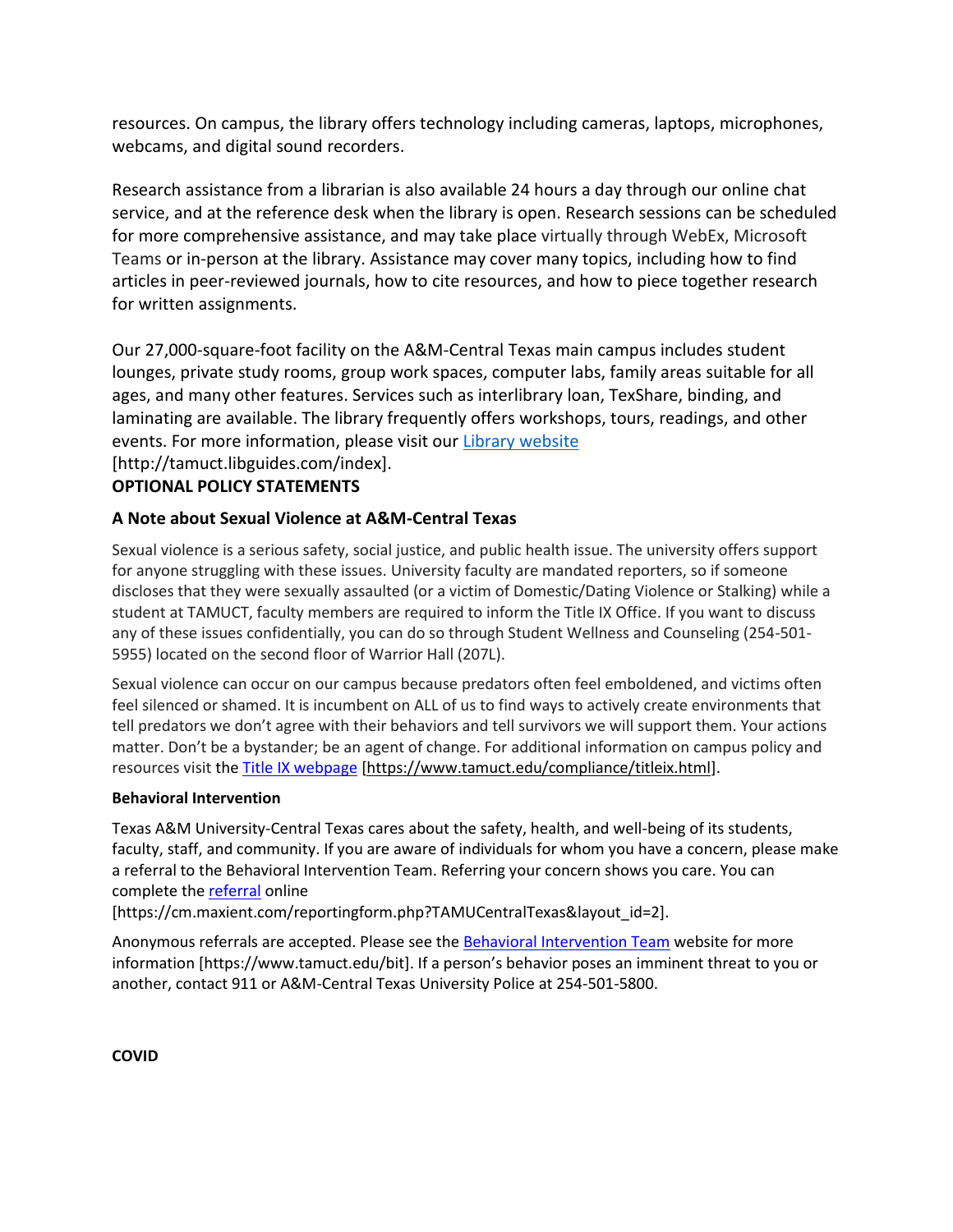Fall 2021 Return to Campus Plan. For the most recent campus information regarding COVID-19 see the Texas A&M University-Central Texas Fall 2021 Return to Campus Plan [https://www.tamuct.edu/covid19/]

### **Disorderly Conduct**

### [https://www.tamuct.edu/student-affairs/docs/Code-of-Student-Conduct\\_2021.pdf](https://nam04.safelinks.protection.outlook.com/?url=https%3A%2F%2Fwww.tamuct.edu%2Fstudent-affairs%2Fdocs%2FCode-of-Student-Conduct_2021.pdf&data=04%7C01%7Cc.pena%40tamuct.edu%7Cd23b1ef83aef447a684e08d9640b8c11%7C9eed4e3000f744849ff193ad8005acec%7C0%7C0%7C637650823013182356%7CUnknown%7CTWFpbGZsb3d8eyJWIjoiMC4wLjAwMDAiLCJQIjoiV2luMzIiLCJBTiI6Ik1haWwiLCJXVCI6Mn0%3D%7C1000&sdata=4IGOECyAvFnUrLFiIfjRX4hlV111COwyKllBqydCniA%3D&reserved=0)

Disorderly Conduct 5.4.5.1. The university supports the principle of freedom of expression for both instructors and students. The university respects the rights of instructors to teach and students to learn. Maintenance of these rights requires conditions that do not impede their exercise. An individual engaging in disorderly conduct may be subject to disciplinary action. Such activities may include, but are not limited to: x Leading others to disrupt scheduled and/or normal activities on University premises. x Classroom behavior that seriously interferes with either (a) the faculty member's ability to conduct the class or (b) the ability of other students to profit from the instructional programs. x Any behavior in class or out of class, which for any reason interferes with the class work of others, involves disorder, or otherwise disrupts the regular and essential operation of the University. x Activity or conduct that violates the Texas A&M University-Central Texas Rules on Freedom of Expressive Activity (See Appendix A). 5.4.5.2. Disorderly conduct is public behavior that is disruptive lewd, or indecent; breach of peace; or aiding, or procuring another person to breach the peace on University premises or at functions sponsored by the University or participated in by members of the University community.

#### **INSTRUCTOR POLICIES.**

#### **Use of other resources may be required**

Several assignments will require additional web search for supportive material through the use of outside resources. Students are required to follow APA citing/referencing and copyright guidelines.

#### **Late Assignments:**

Assignments are due on the date and time outlined in the course schedule and syllabus. A 10% deduction will be taken for each day an assignment is past the due date. After three days, a grade of 0 will be entered into the gradebook for that assignment. This includes all quizzes, discussion boards, and any other written work in the course. Exceptions will be granted at faculty discretion and only if arrangements were made prior to the due date.

#### **Group Assignments/Presentations**

Students are required to be present for all presentation, unless otherwise required. All students must fully participate in group presentations/assignments. Final group work must be agreed upon by all members.

#### **Additional Research**

Self-guided research and material search will be required throughout the course. Several assignments will require additional research for supportive material through the use of outside resources. Students are required to follow APA citing/referencing and copyright guidelines.